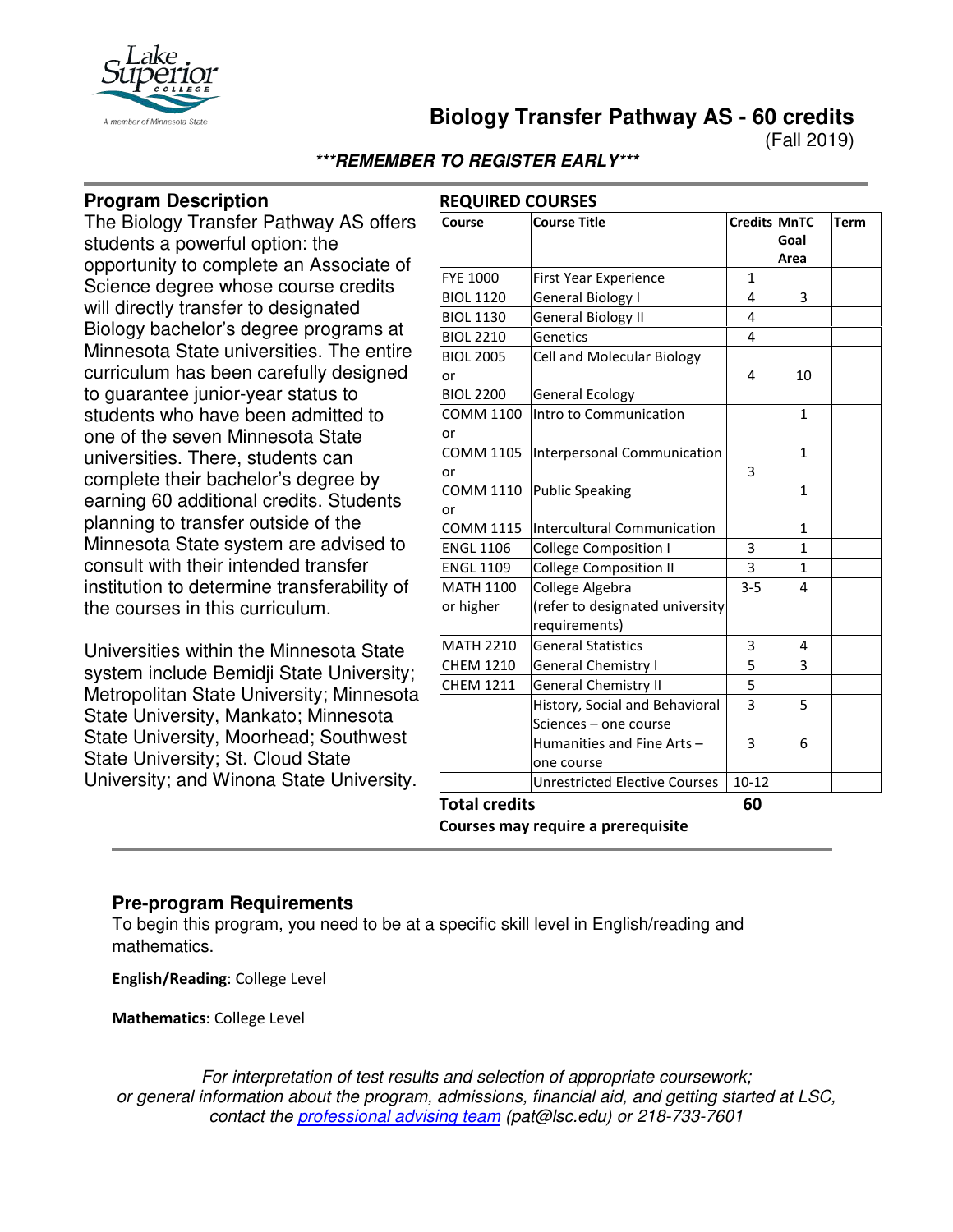

**Biology Transfer Pathway AS - 60 credits**

(Fall 2019)

**\*\*\*REMEMBER TO REGISTER EARLY\*\*\***

**NOTE:** *The following Minnesota State university transfer information and designated degrees are subject to change. Refer to the Lake Superior College program webpage for updated information and contact your Lake Superior College academic advisor for more details.*

#### **Program Outcomes**

A student completing Lake Superior College's Biology Transfer Pathway AS and transferring into a designated bachelor's program in biology at a Minnesota State university will have junior standing and may complete the bachelor's degree within an additional 60 credits. You will be able to transfer to the following designated majors at Minnesota State universities:

At Bemidji State University:

Biology, BA, BS

At Metropolitan State University:

Biology, BA

At Minnesota State University, Mankato:

Biology, BS

At Minnesota State University, Moorhead: Biology, BA

At Southwest Minnesota State University: Biology, BA

At St. Cloud State University: Life Sciences, BES

At Winona State University:

Biology - Allied Health, BS Biology - Cell & Molecular, BS Biology - Ecology, BS Biology - Environmental Science, BS

In order to graduate and be guaranteed admission to a Minnesota State university's designated program in biology you must earn an overall grade point average as indicated by the university to which you will transfer.

For more information about the Biology Transfer Pathway AS including course descriptions, course prerequisites, and potential career opportunities, see the [program website](https://degrees.lsc.edu/) (https://degrees.lsc.edu/)

**or**

Contact Faculty, [Glenn Merrick](mailto:glenn.merrick@lsc.edu) (glenn.merrick@lsc.edu) or 218-733-7772